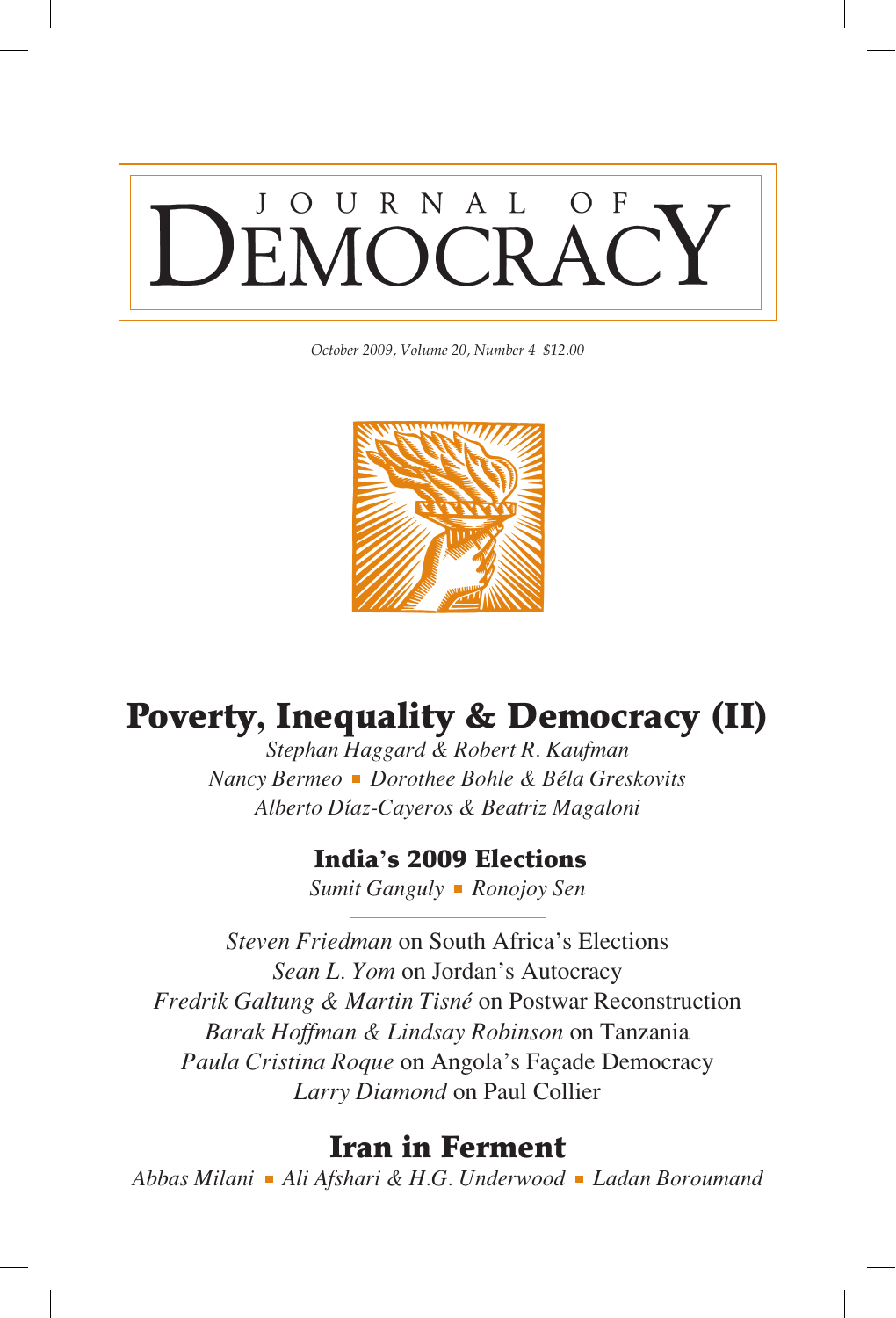## **Iran in Ferment**

# civil society'S CHOICE

### *Ladan Boroumand*

*Ladan Boroumand is research director and cofounder of the Abdorrahman Boroumand Foundation* (www.iranrights.org)*, which promotes human rights and democracy in Iran, and a former visiting fellow at the International Forum for Democratic Studies. Her essay "Iran's Resilient Civil Society: The Untold Story of the Fight for Human Rights" appeared in the October 2007 issue of the* Journal of Democracy.

Although the final chapter of Iran's election drama has yet to unfold, it is worth exploring, even anecdotally, the extent to which civil society organizations have been instrumental to the unprecedented popular participation that marked both the June 12 election and the extraordinary wave of protest that followed when the authorities hastily and unconvincingly named incumbent president Mahmoud Ahmedinejad as the overwhelming winner. The role played in these events by the Iranian civil-rights movement—a name that I will use here as shorthand for women's-rights and student activists as well as human-rights advocates—is one that we will never adequately grasp unless we keep the legal and historical backdrop in mind.

When it was assigned to draft a constitution for the newly established Islamic Republic of Iran thirty years ago, the Assembly of Experts made sure that the sovereignty of the people would *not* be the government's source of legitimacy. According to the Assembly's intention, the supreme leader's absolute power over the whole government emanates not from the people, but rather from the divine authority of the Twelfth (or Hidden) Imam, which is delegated to the supreme leader during the Imam's miraculous occlusion. Elections, therefore, are mere administrative procedures whose legitimacy depends upon the preelection vetting of the candidates and the postelection approval of the results by the unelected, cleric-dominated Council of Guardians.

In such a setting, elected officials up to and including the president have little power to make democratic reforms. Realizing this, civil-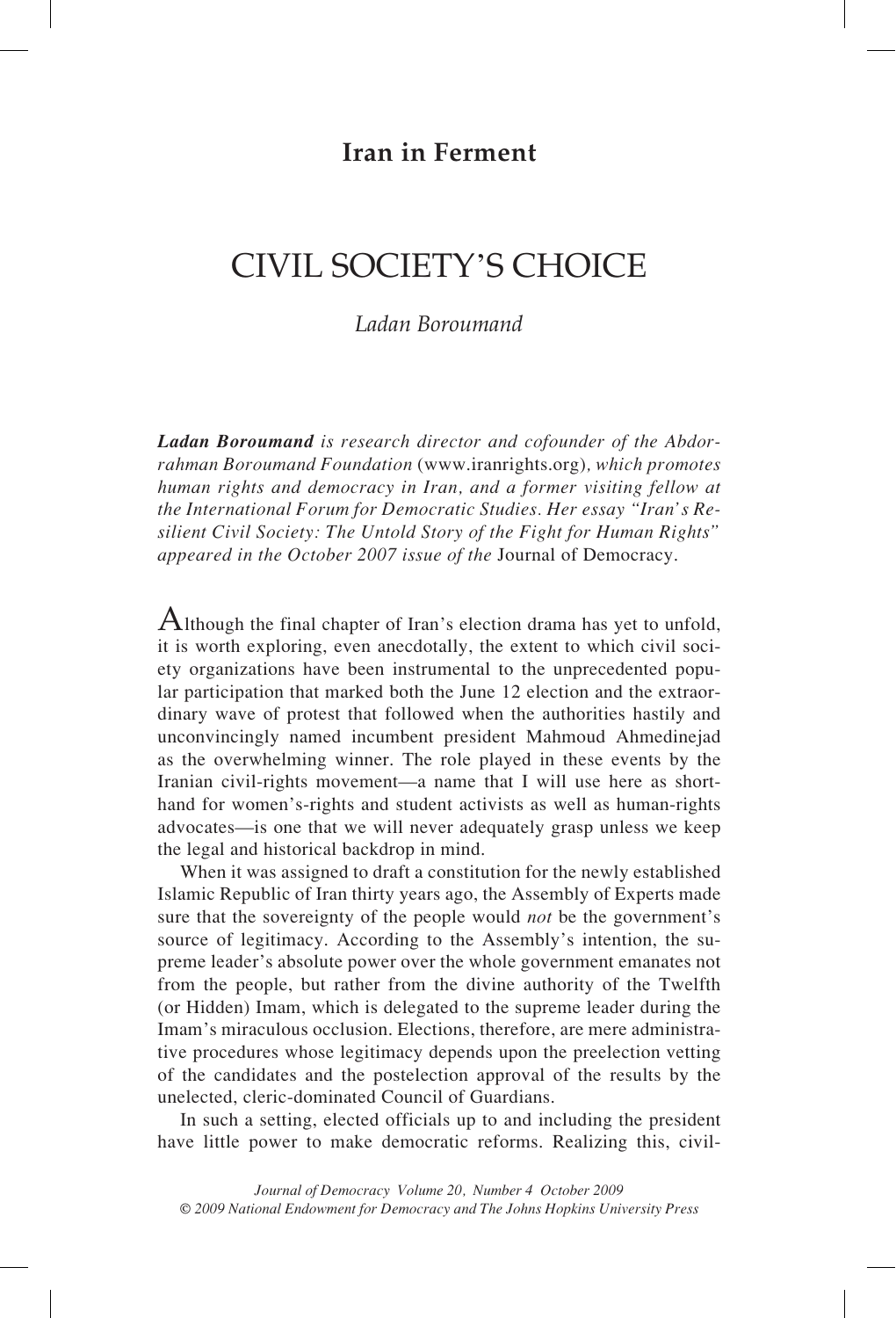#### *Ladan Boroumand* 17

rights activists began some time to ago to debate among themselves what position to take regarding the 2009 vote. In 2005, they had decided to boycott the elections as unfree, and to focus instead on organizing robust civil society organizations that might be able to negotiate with the government as independent entities.

Semi-official student groups asserted their independence, with the stated goal of defending human rights and students' interests only. Women's-rights activists who had been protesting gender discrimination by holding regular (and regularly repressed) demonstrations decided to launch the Million Signatures Campaign behind a public petition to end unfair laws affecting women. Nobel laureate Shirin Ebadi and other lawyers set up the Defenders of Human Rights Center (DHRC), while other lower-profile but dynamic human-rights groups proliferated during Ahmedinejad' s first term and put out a steady stream of reporting on the Islamic Republic's abuses. An alarmed Ahmedinejad administration stepped up repression, hitting not only activists but also ordinary citizens, as the masked goons of the so-called Social Safety Project spread terror and intimidation throughout Iran.

By 2009, the public was primed to vote Ahmedinejad out, but the activists were feeling vulnerable and isolated after years of savage persecution. They could either ignore these unfree elections as they had four years earlier, or they could plunge in and try to help elect a lesser evil. They knew that the regime might exploit the latter course in order to bolster its bogus claim to be overseeing a genuine electoral process, but they also knew that for international reasons the regime badly needed a big turnout and hence would permit a few weeks of free expression (as it did).

Whatever their stand on voting, many activists were determined to make the most of this brief opening to energize the public and challenge the candidates. In the end, the women, the human-rights advocates, and the students opted for different but compatible approaches.

Most human-rights organizations refused to campaign for or against any candidate. Shirin Ebadi and others set up the Committee to Defend Free and Fair Elections. The state tried to hamper it, even arresting one member. Unbowed, the committee stated publicly on May 18 that the upcoming elections were not meeting minimal standards of freedom and fairness.

The human-rights advocates worked on causes such as raising awareness about the plight of the Baha'i religious minority, especially the way its young people are persecuted in schools and barred from higher education. With the heat thus turned up, the campaign of Mehdi Karrubi publicly acknowledged the rights of Baha'is as Iranian citizens. To induce such a senior regime figure to address such a taboo issue was a coup. On election eve, a group known as Human Rights Activists in Iran published a list of demands calling upon the candidates to seek abolition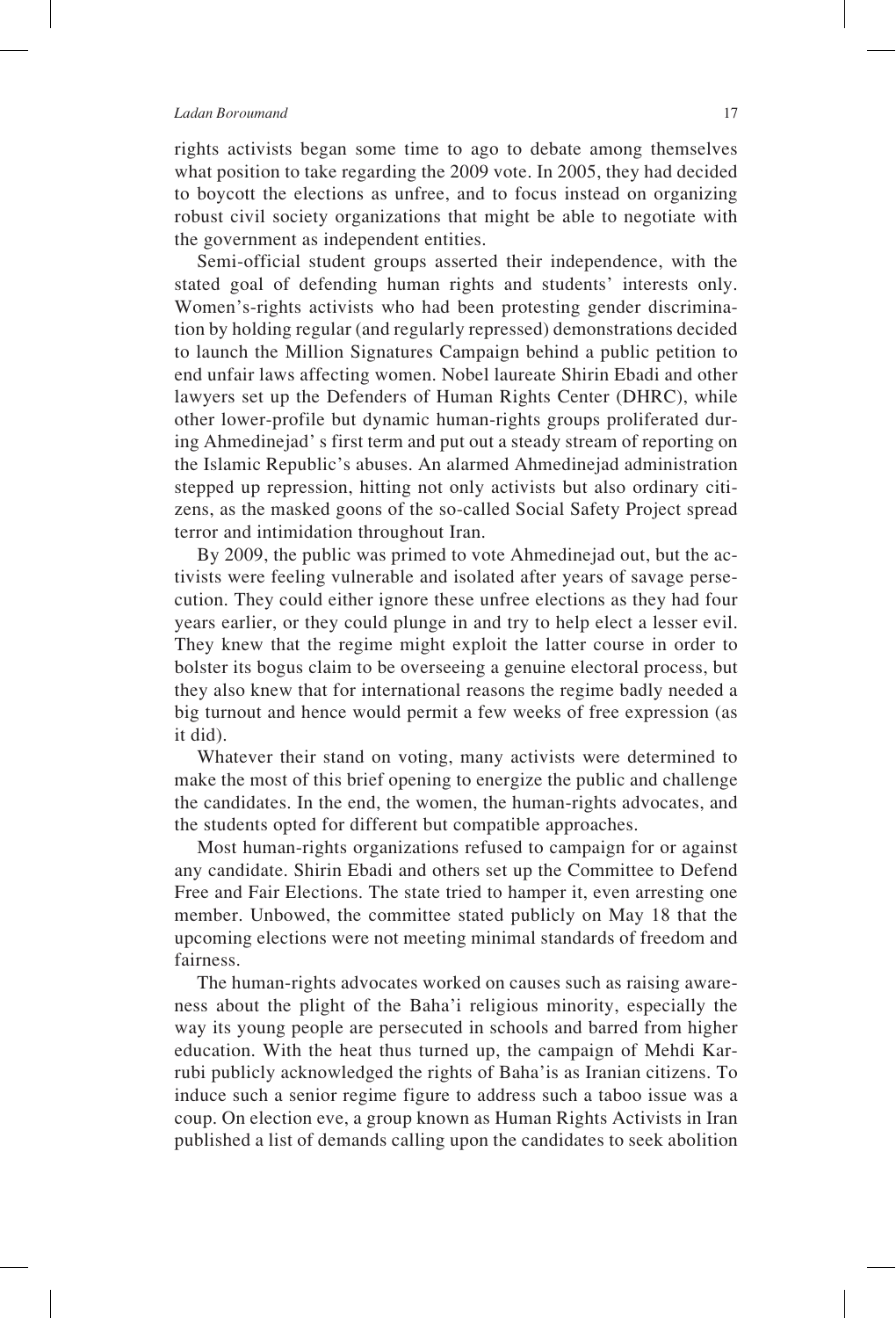of the death penalty and respect the human rights of students, women, children, detainees, religious and ethnic minorities, and civil-rights advocates. By this time, rights activists had become a common sight at campaign rallies, holding signs calling for an end to violence against women and capital punishment. They were greeted with nervousness by campaign officials, but the public was ready to hear their appeals and accept their leaflets.

Activists for women's rights met the challenge of the elections by organizing an Iranian Women's Movement Coalition that brought together forty groups and more than seven-hundred advocates. The coalition explicitly demurred from taking a position for any candidate or even on whether people should vote or not. Instead, it focused solely on seeking the reform of Articles 19 through 21 and Article 115 of the 1979 Constitution (which allow for *shari'a*-based gender discrimination) and securing Iran's adherence to the UN Convention on the Elimination of All Forms of Discrimination Against Women (CEDAW). During the campaign, women organized numerous seminars and debates with representatives of both Karrubi and Mir Hosein Musavi, the other reformist candidate. The women also openly gave out brochures, sought petition signatures, and recruited new members—all activities that just a few months before would have meant jail, a flogging, or both. While neither Karrubi nor Musavi could promise constitutional reform, both vowed to pursue Iran's adherence (with religious reservations attached) to CEDAW. Both also pledged to nominate women to important decision-making posts with the long-term goal of constitutional change. On June 6, the coalition declared success at "raising public awareness about gender issues" and announced that it was dissolving.

#### **The Students and the Candidates**

The student groups played a different but no less important role. They rejected the idea of a boycott for the simple reason that the regime would not allow them to campaign for one.<sup>1</sup> On May 1, the biggest students' union, the Office for Consolidating Unity, issued a long list of demands covering items specific to students and universities as well as matters of a more general import. The list ticked off all the obstacles to freedom of thought, expression, and association that becloud university life, and proposed concrete measures to restore these liberties. The demands also included calls for (among other things) academic freedom, an end to gender discrimination on campus, an end to admissions based on political and religious opinions, and an end to rules that allow administrators to suspend student dissidents. On a more general level, the students clearly articulated all the demands that the various forces of civil society had been formulating for most of the previous decade. They called for full religious and minority rights, democratization of the electoral sys-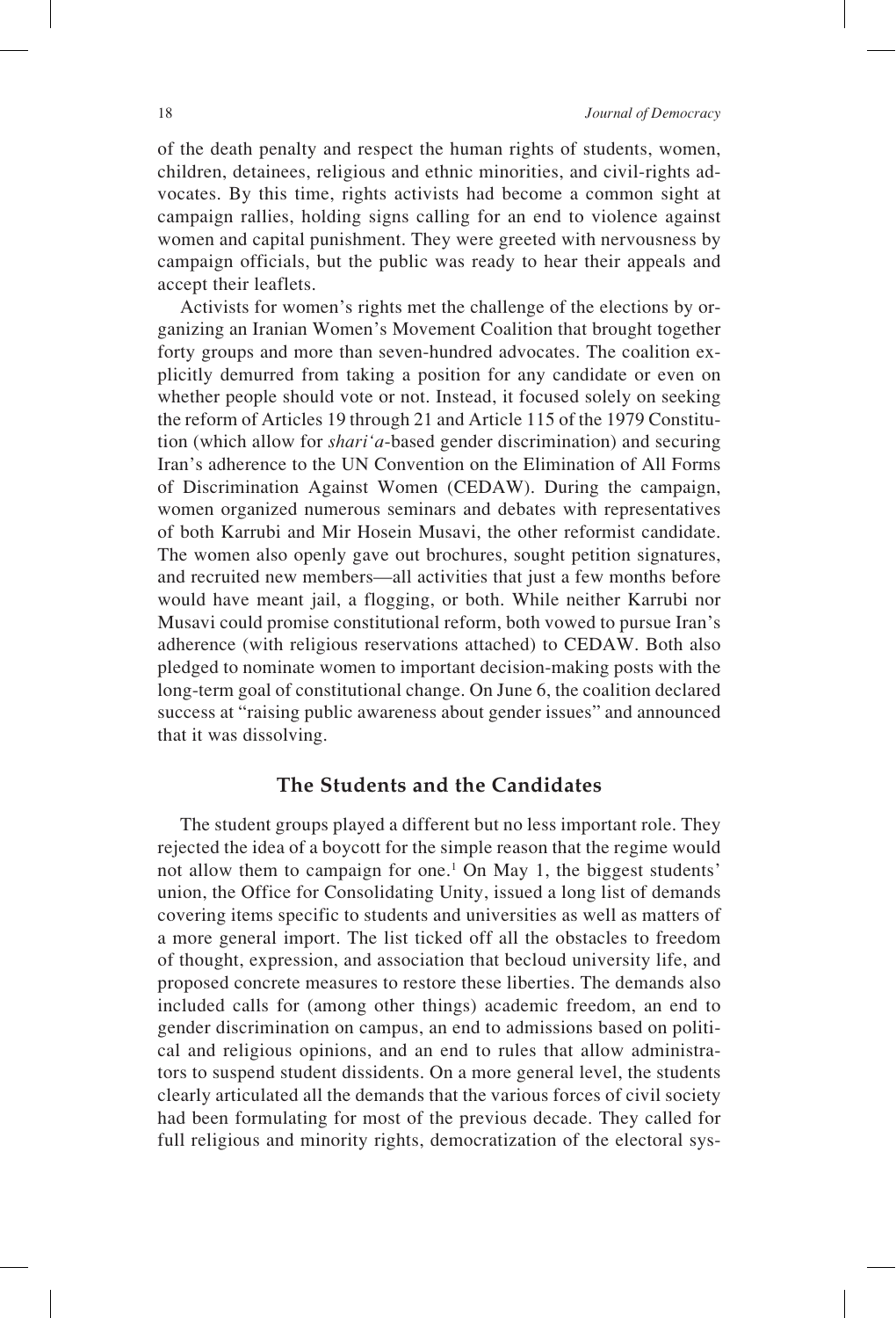#### *Ladan Boroumand* 19

tem, judicial reform, gender equality, labor rights, human rights, civil rights, and more. They also urged the candidates to guarantee that they would safeguard the private sphere on behalf of citizens who want to be left alone.

The students sent their list to both reformist candidates and asked them to offer a response to each demand. On May 14 and 15, the students held a seminar on "Civil Society, Agenda-Based Action, and Accountable Government." Representatives of both Karrubi and Musavi showed up to discuss the issues that the students had raised, while attendees from civil society were also allowed to speak. It is worth noting that all the speakers urged participation in the elections—which perhaps explains why the security forces allowed such a subversive gathering to be held.

After negotiations with the two candidates, the students' unions decided to join Karrubi's campaign. They claimed that he had answered their demands most concretely and had promised to push them with the state leadership. Without denying their prodemocratic identity, the students took a pragmatic step toward achieving some of their more feasible goals. During the three weeks that they spent on the hustings for Karrubi, the students used his campaign as a vehicle for the promotion of human rights, women's rights, and civil rights in the streets and squares.

If it is hard to measure with certainty the contribution that the civilrights movement made to the unprecedented level of interest and turnout that the 2009 presidential election featured, it is easy to show how the movement put its mark on the content of the campaign and the rhetoric of the candidates. For the first time in the history of voting in the Islamic Republic, candidates had found themselves forced to rewrite their platforms in response to concrete demands framed by unabashed democrats. Not only did the two reformist candidates pledge to grant as many rights as they could (which is not many, really) consistent with the Constitution, but each openly declared himself to be personally opposed to the laws establishing polygamy and the mandatory veiling of women. Both also vowed to stop militia harassment of citizens in public places, and to abolish the Social Safety Project.

By making the air ring with their demands, the rights activists gave Musavi and Karrubi strongly democratic-sounding rhetorical ammunition to fire at Ahmedinejad during their televised debates in early June. Oddly enough, instead of defending his policies in the name of the regime and its principles, Ahmedinejad reminded both his rivals that he had done nothing that they had not done during their own tenures in high office during the 1980s. Although every candidate vowed loyalty to the late Ayatollah Khomeini, by attacking one another on the axis of demands framed by civil-rights advocates, the candidates were offering the public the stunning spectacle of regime stalwarts chipping away at